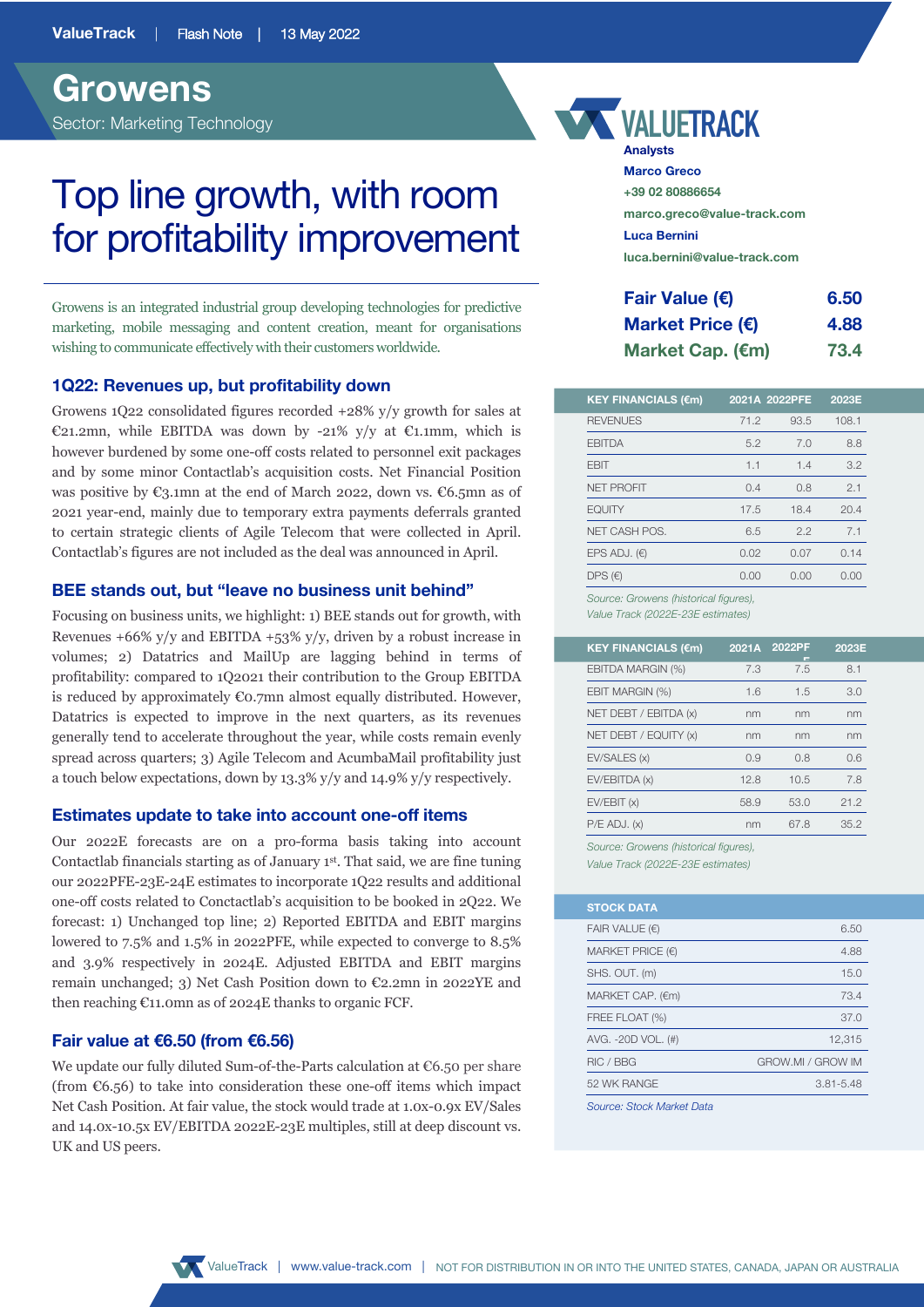

#### **Business Description**

Growens is a leading cloud based digital marketing technology hub currently offering its solutions to several thousand customers worldwide, with a consolidated expertise on small to medium-sized enterprises.

In greater detail, Growens is involved in the provisioning of email marketing services, delivery of mobile text messages (for both transactional and marketing purposes), email editing support, Predictive Marketing CDP and professional services to business clients.

#### **Shareholders Structure**



*Source: Growens SpA*

**FY2021 Revenues by geography**



*Source: Growens SpA*

#### **FY2021 Revenues by business line**



*Source: Growens SpA*

#### **Stock multiples @ €6.50 Fair Value**

|                    | <b>2022PFE</b> | 2023E |
|--------------------|----------------|-------|
| EV / SALES (x)     | 1.0            | 0.9   |
| EV / EBITDA (x)    | 14.0           | 10.5  |
| EV / EBIT (x)      | 70.4           | 28.7  |
| EV / CAP. EMP. (x) | 6.0            | 6.9   |
| OpFCF Yield (%)    | 0.8            | 6.5   |
| P / E(x)           | 118.7          | 46.8  |
| P / BV (x)         | 5.3            | 4.8   |
| Div. Yield. (%)    | n n            | n n   |

# **Key Financials**

| €mn                        |          | 2021A 2022PFE | 2023E   | 2024E  |
|----------------------------|----------|---------------|---------|--------|
| <b>Total Revenues</b>      | 71.2     | 93.5          | 108.1   | 120.3  |
| Chg. % YoY                 | 9.2%     | 31.3%         | 15.6%   | 11.3%  |
| <b>Reported EBITDA</b>     | 5.2      | 7.0           | 8.8     | 10.2   |
| EBITDA Margin (%)          | 7.3%     | 7.5%          | 8.1%    | 8.5%   |
| <b>Reported EBIT</b>       | 1.1      | 1.4           | 3.2     | 4.7    |
| EBIT Margin (%)            | 1.6%     | 1.5%          | $3.0\%$ | 3.9%   |
| <b>Reported Net Profit</b> | 0.4      | 0.8           | 2.1     | 3.3    |
| Chg. % YoY                 | $-34.8%$ | nm            | nm      | 58.8%  |
| <b>Adjusted Net Profit</b> | 0.4      | 1.1           | 2.1     | 3.3    |
| Chg. % YoY                 | $-34.8%$ | nm            | 92.8%   | 58.8%  |
|                            |          |               |         |        |
| <b>Net Fin. Position</b>   | 6.5      | 2.2           | 7.1     | 11.0   |
| Net Fin. Pos. / EBITDA (x) | nm       | nm            | nm      | nm     |
|                            |          |               |         |        |
| Capex                      | $-4.1$   | $-4.2$        | $-4.0$  | $-5.1$ |
| OpFCF b.t.                 | 4.7      | 0.8           | 6.0     | 5.3    |
| OpFCF b.t. as % of EBITDA  | 89.7%    | 11.7%         | 68.6%   | 51.8%  |

*Source: Growens SpA (historical figures), Value Track (estimates)*

# **Investment case**

#### **Strengths / Opportunities**

- Full range of marketing technology services (SMS, email, email editor, CDP services, professional ones);
- ® Highly diversified customer base ranging from professional marketers to developers and to wholesalers both at a domestic and international level;
- ® Intense and effective R&D effort generating high-value opportunities.

#### **Weaknesses / Risks**

- ® Much smaller size if compared to Anglo-Saxons competitors;
- ® MarTech moves fast and Growens capability to keep up with the pace could be limited due to financial availabilities.

*Source: Value Track*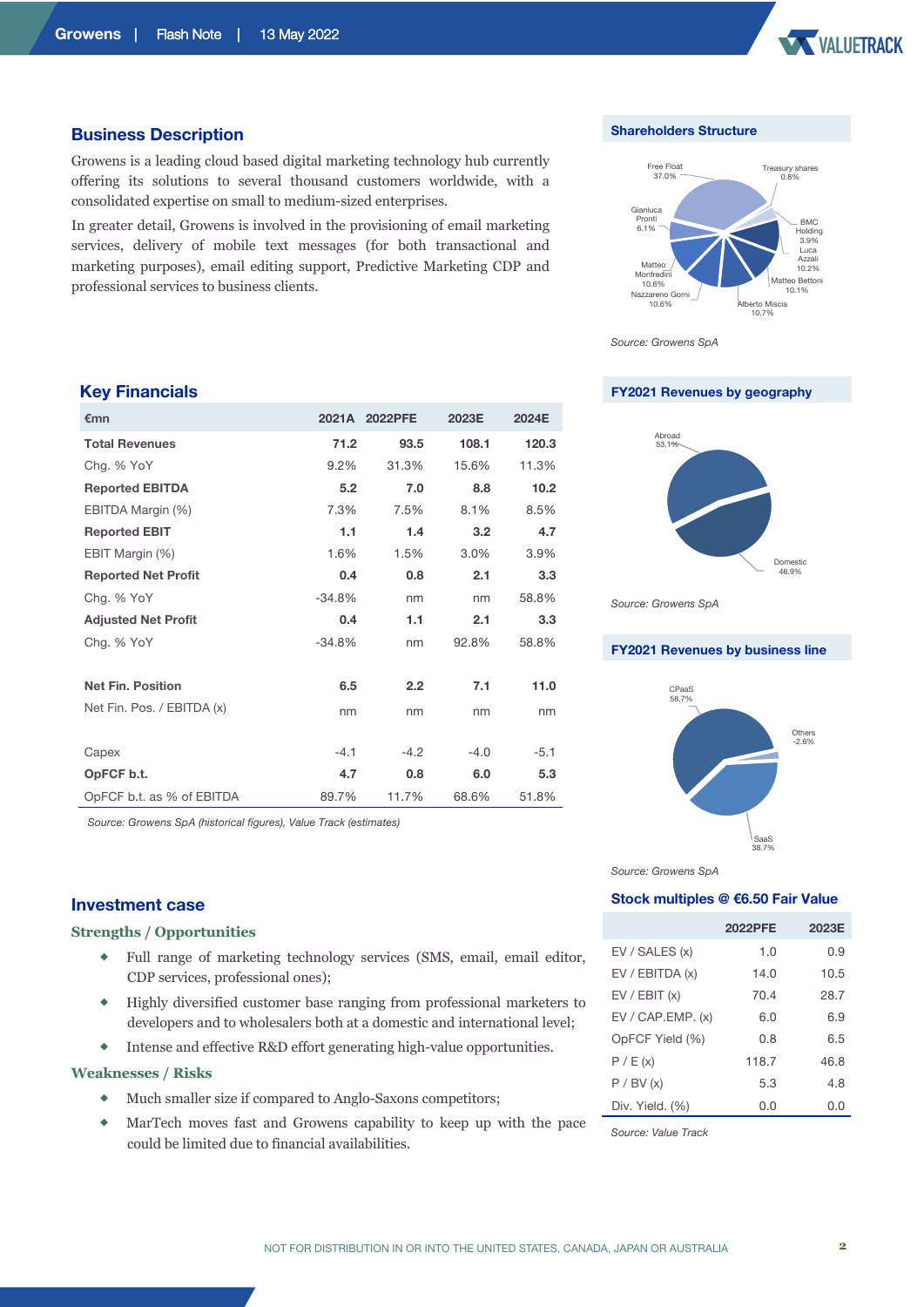

# **1Q22E figures and change in 2022E-24E estimates**

# **Growens: Q1 2022 vs. Q1 2021 Revenues**

| (E'000)            | Q1 2022    | Q1 2021    | Chg. Est. |
|--------------------|------------|------------|-----------|
| MailUp             | 4,309.5    | 3,898.7    | 10.5%     |
| Agile Telecom      | 14,671.4   | 10,990.4   | 33.5%     |
| <b>BEE</b>         | 1,881.8    | 1,134.0    | 65.9%     |
| Datatrics          | 622.3      | 674.4      | $-7.7%$   |
| Acubamail          | 550.0      | 496.7      | 17.1%     |
| Holding            | 2,026.1    | 1.327.4    | 52.6%     |
| <b>Total</b>       | 24,061.0   | 18,494.7   | 30.1%     |
| Consolidation Adj. | $-2,861.1$ | $-1.894.8$ |           |
| <b>Total</b>       | 21,199.9   | 16,599.9   | 27.7%     |

*Source: Value Track Analysis*

#### **Growens: Q1 2022 vs. Q1 2021 EBITDA**

| (E'000)            | Q1 2022  | Q1 2021  | Chg. Est. |
|--------------------|----------|----------|-----------|
| MailUp             | 643.0    | 977.0    | $-34.2%$  |
| Agile Telecom      | 445.1    | 513.1    | $-13.3%$  |
| <b>BEE</b>         | 310.1    | 202.6    | 53.0%     |
| <b>Datatrics</b>   | $-434.6$ | $-80.4$  | $-440.2%$ |
| Acubamail          | 100.9    | 118.6    | $-14.9%$  |
| Holding            | $-24.5$  | $-417.8$ | 94.1%     |
| <b>Total</b>       | 1,039.9  | 1,315.1  | $-20.9%$  |
| Consolidation Adj. | 52.5     | 70.7     |           |
| <b>Total</b>       | 1,098.4  | 1,385.8  | $-20.7%$  |

*Source: Value Track Analysis*

We are changing our 2022E estimates to take into account the one off costs highlighted in the front page. Our 2023E-24E estimates remain unchanged but for Net Cash Position that embeds the changes in 2022E cash out items.

#### **Growens: New vs. Old 2022PFE estimates (\*)**

| €mn                        | 2022PFE Old | 2022PFE New | Chg. Est. |
|----------------------------|-------------|-------------|-----------|
| <b>Total Revenues</b>      | 93.5        | 93.5        | 0%        |
| <b>Reported EBITDA</b>     | 7.4         | 7.0         | $-5.4%$   |
| <b>Reported EBIT</b>       | 1.7         | 1.4         | $-22.0%$  |
| Reported Net profit        | 1.1         | 0.8         | $-25.2%$  |
| Net Financial Position     | 2.7         | 2.2         | nm        |
|                            |             |             |           |
| <b>Adjusted EBITDA</b>     | 7.4         | 7.4         | 0%        |
| <b>Adjusted EBIT</b>       | 1.7         | 1.7         | 0%        |
| <b>Adjusted Net profit</b> | 1.1         | 1.1         | 0%        |

*Source: Value Track Analysis (\*) Pro-forma, including Contactlab starting as of January 1st 2022*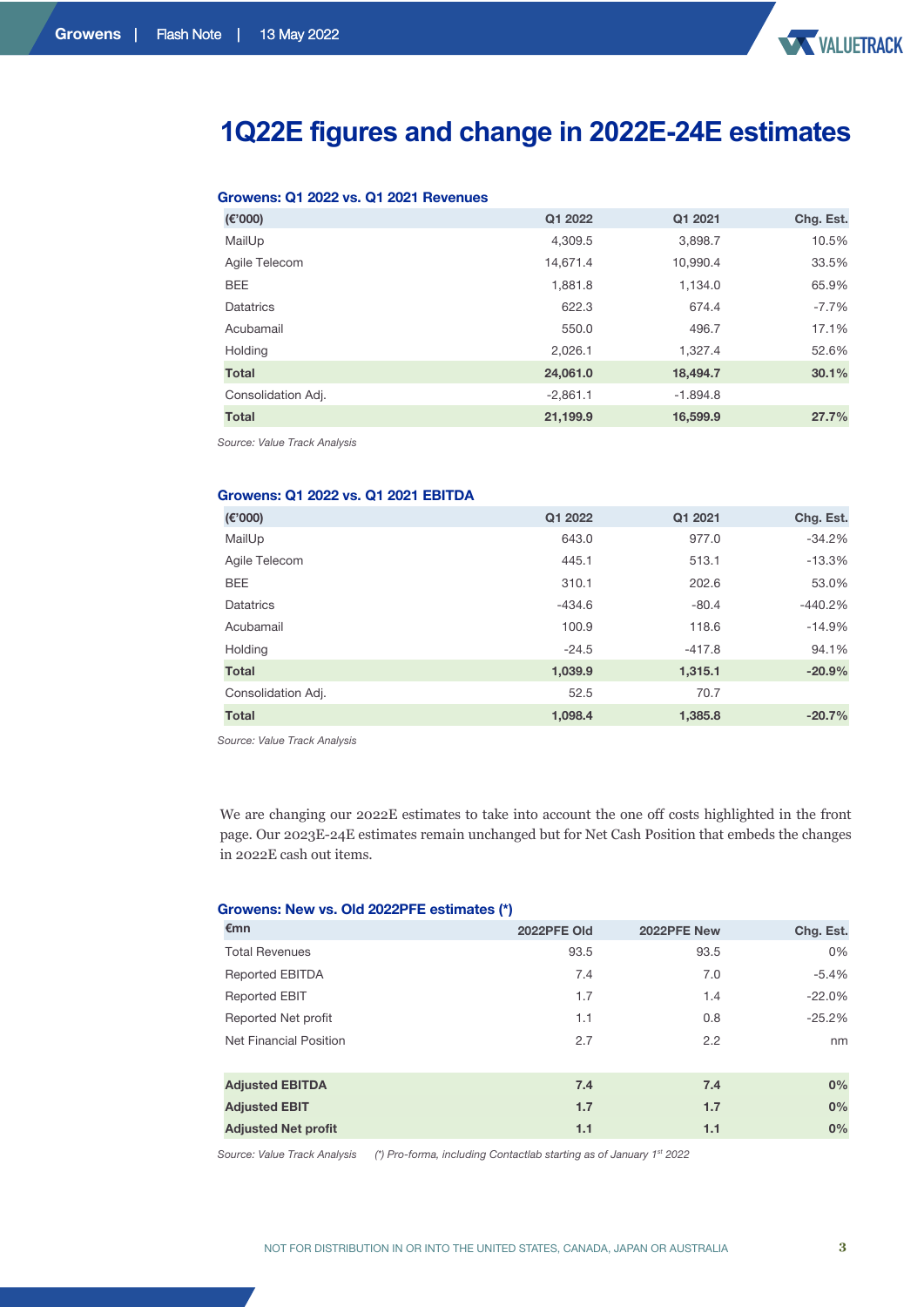

### **Growens: P&L figures 2021A-24E**

| €mn                         | 2021A   | <b>2022PFE</b> | 2023E   | 2024E   |
|-----------------------------|---------|----------------|---------|---------|
| <b>Total Revenues</b>       | 71.2    | 93.5           | 108.1   | 120.3   |
| <b>COGS</b>                 | $-48.6$ | $-64.6$        | $-73.9$ | $-81.8$ |
| Other Opex                  | $-17.4$ | $-22.0$        | $-25.4$ | $-28.3$ |
| <b>EBITDA</b>               | 5.2     | 7.0            | 8.8     | 10.2    |
| EBITDA Margin (%)           | 7.3%    | 7.5%           | 8.1%    | 8.5%    |
| Depreciation & Amortization | $-4.1$  | $-5.6$         | $-5.6$  | $-5.5$  |
| <b>EBIT</b>                 | 1.1     | 1.4            | 3.2     | 4.7     |
| Net Fin. Income (charges)   | 0.0     | 0.0            | 0.0     | 0.0     |
| <b>Pre-tax Profit</b>       | 1.1     | 1.4            | 3.2     | 4.7     |
| Taxes                       | $-0.7$  | $-0.5$         | $-1.1$  | $-1.4$  |
| <b>Net Profit</b>           | 0.4     | 0.8            | 2.1     | 3.3     |
|                             |         |                |         |         |
| <b>Adjusted EBITDA</b>      | 5.2     | 7.4            | 8.8     | 10.2    |
| <b>Adjusted EBIT</b>        | 1.1     | 1.7            | 3.3     | 4.8     |
| <b>Adjusted Net Profit</b>  | 0.4     | 1.1            | 2.1     | 3.3     |

*Source: Growens (historical figures), Value Track (forecasts)*

# **Growens: Balance Sheet figures 2021A-24E**

| €mn                                            | 2021A    | <b>2022PFE</b> | 2023E    | 2024E    |
|------------------------------------------------|----------|----------------|----------|----------|
| Net Working Capital                            | $-12.9$  | $-10.5$        | $-11.2$  | $-10.8$  |
| as (%) of Sales                                | $-18.1%$ | $-11.2%$       | $-10.4%$ | $-9.0\%$ |
| Net Fixed Assets                               | 27.1     | 30.3           | 28.7     | 28.3     |
| Provisions                                     | 3.2      | 3.6            | 4.1      | 4.7      |
| <b>Total Capital Employed</b>                  | 11.0     | 16.2           | 13.3     | 12.8     |
| <b>Group Net Equity</b>                        | 17.5     | 18.4           | 20.4     | 23.7     |
| Net Fin. Position [i.e. Net Debt (-) Cash (+)] | 6.5      | 2.2            | 7.1      | 11.0     |

*Source: Growens (historical figures), Value Track (forecasts)*

## **Growens: Cash Flow figures 2021A-24E**

| €mn                       | 2021A  | <b>2022PFE</b> | 2023E  | 2024E             |
|---------------------------|--------|----------------|--------|-------------------|
| <b>Reported EBITDA</b>    | 5.2    | 7.0            | 8.8    | 10.2 <sub>1</sub> |
| Change in NWC             | 3.0    | $-2.4$         | 0.7    | $-0.4$            |
| Capex                     | $-4.1$ | $-4.2$         | $-4.0$ | $-5.1$            |
| Change in Provisions      | 0.6    | 0.4            | 0.5    | 0.6               |
| Cash Taxes                | $-0.7$ | $-0.5$         | $-1.1$ | $-1.4$            |
| Net Financial Charges     | 0.0    | 0.0            | 0.0    | 0.0               |
| <b>Net Cash generated</b> | 4.0    | $-4.3$         | 4.9    | 3.9               |

*Source: Growens (historical figures), Value Track (forecasts)*